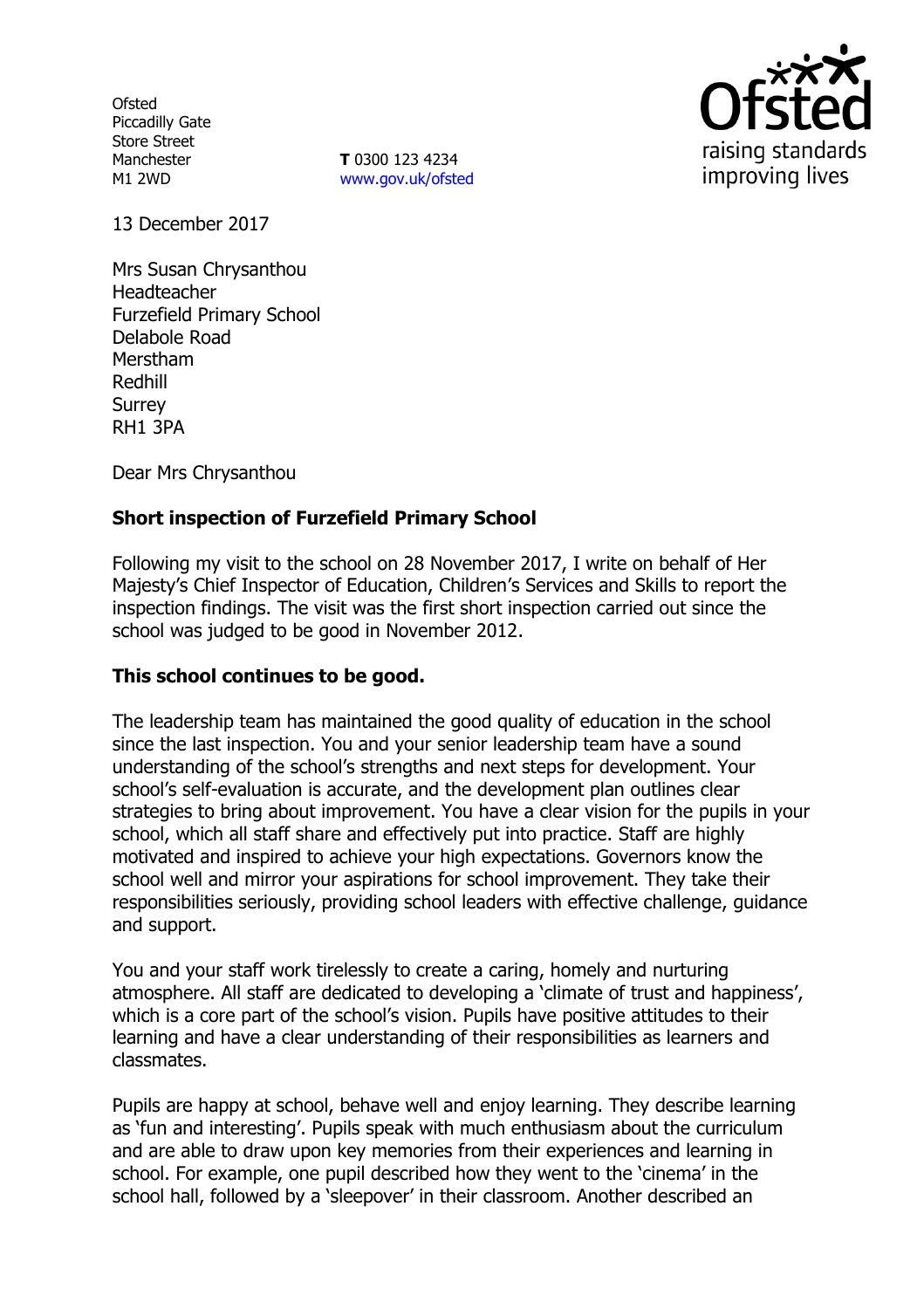

exciting trip to the National History Museum, linked to their topic about dinosaurs. One pupil also gave an enthusiastic and detailed recount of their fun, engaging outdoor adventures.

Parents are highly supportive and positive about the school. All parents who responded to Ofsted's online questionnaire, Parent View, said that their children are taught well at school, and all parents would recommend the school to others. The vast majority of parents feel that the school is led and managed efficiently and that their children are well looked after. Parents praise the school greatly for the extracurricular opportunities offered to pupils at the school. Examples highlighted were a visit to Oxford University as part of the Croydon Children's University, singing at the O2 as part of the school choir, and the wide range of sporting facilities available for pupils, including the running track on the school field.

At the time of the previous inspection, leaders were asked to provide more opportunities for pupils to work independently and to improve standards in writing. During the inspection, I observed pupils working independently in English and mathematics, carefully applying their skills to the tasks set for them. Your focus on the development of writing has brought about significant improvements. In 2017, pupils' progress in writing at the end of Year 6 was in the top 20% of all schools nationally. Inspectors also asked you to improve communication between home and school, and ensure that parents felt that their views were heard and valued. Almost all parents who responded to Ofsted's online questionnaire reported that the school responds appropriately to any concerns that they have. One parent commented that all staff, including senior staff, are accessible to talk to.

You are also keen to keep improving all aspects of the school. You are currently focusing on improvements to the teaching of phonics and reading in key stage 1, so that more pupils achieve the expected standards at the end of Year 2. In addition, you also acknowledge that in key stage 2, teachers do not provide sufficient challenge or opportunities for pupils to reason and solve problems in mathematics.

### **Safeguarding is effective.**

The leadership team has ensured that all safeguarding arrangements are fit for purpose and records are detailed and thorough.

The safety of pupils is of paramount importance to all members of the school community. Policies and procedures are comprehensive and provide clear guidance for staff. You keep safeguarding under constant review and take swift and effective action, when needed, to further strengthen safeguarding procedures. You have recently made improvements to site security by carrying out enhanced risk assessments of all of the school's extended services.

You ensure that all staff and governors receive high-quality training in order to keep them well informed. You have highly effective procedures in place to induct new members of staff and volunteers. The procedures for the vetting and recruitment of new staff are extremely thorough. The school's records show that all checks on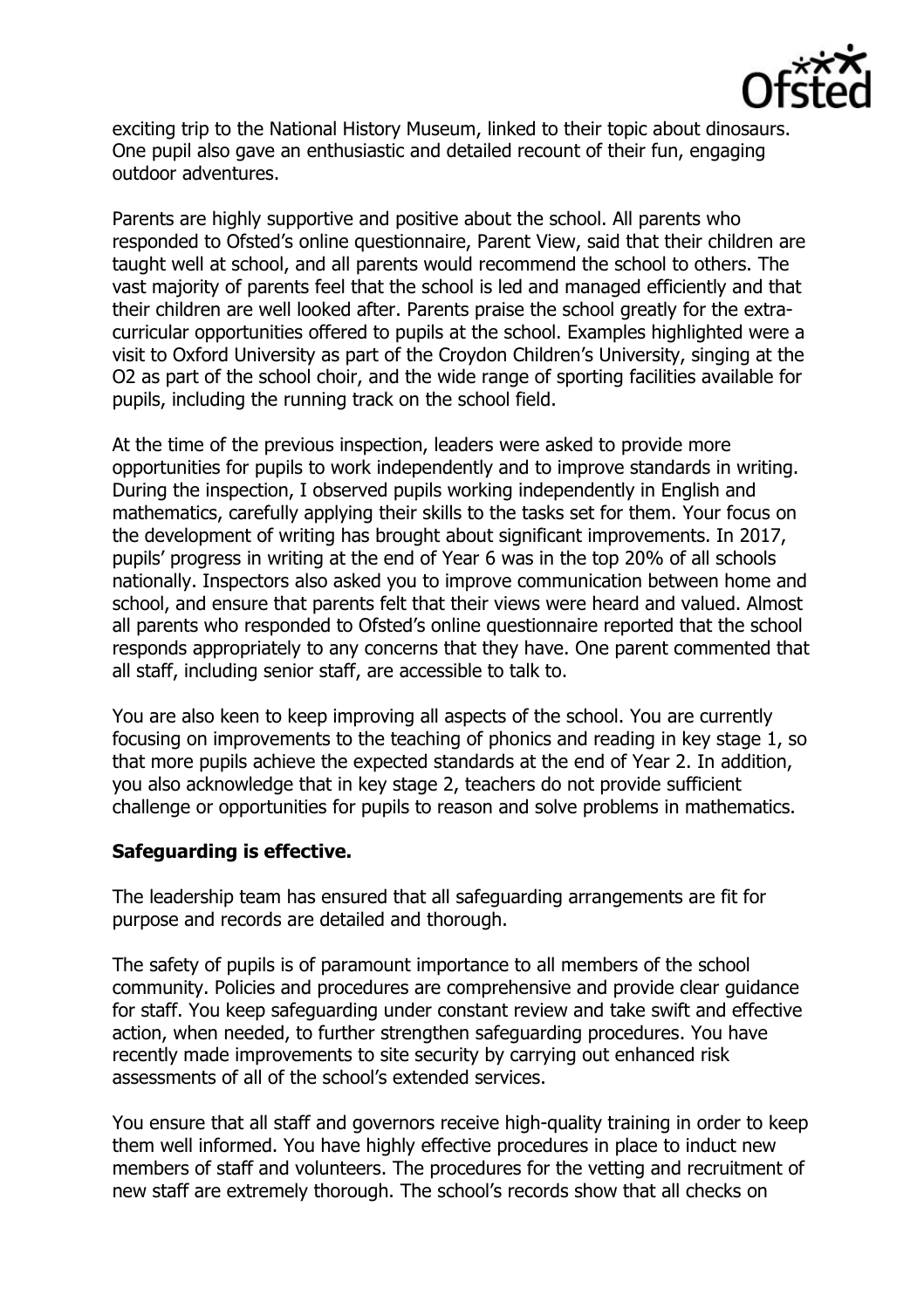

staff, governors and volunteers are completed diligently.

Pupils explain with confidence how the school teaches them to stay safe through lessons about fire safety, stranger danger and e-safety. They report that behaviour is usually good and that bullying is rare. When an occasional bullying incident occurs, all pupils feel that teachers take their concerns seriously and deal swiftly with the situation. Pupils are entirely confident that they can talk to any adult in the school if they ever have a worry or concern.

## **Inspection findings**

- During this inspection, I evaluated: how well the teaching of phonics and reading impacts on pupils' progress in key stage 1; what actions leaders are taking to ensure that pupils make the same rapid progress in mathematics as they do in reading and writing in key stage 2; and the achievement of disadvantaged pupils.
- $\blacksquare$  You have rightly identified the teaching of phonics and reading in key stage 1 as a priority for development. In 2017, a lower-than-average proportion of pupils achieved the required standard in the Year 1 phonics screening check. In addition, the proportion of pupils who achieved the expected standards in reading at the end of Year 2 was below the national average.
- From our joint observations of the teaching of phonics we could see improvements are taking shape. The good practice in phonics teaching in the early years is helping improvements to get underway in key stage 1. The school's assessment information also indicates that pupils' progress is improving. However, you and your leaders are rightly continuing to focus on securing improvements to the teaching of phonics and reading.
- In recent years in key stage 2, pupils' progress in mathematics has been similar to that of other pupils nationally. Pupils have many opportunities to develop their fluency and calculation in mathematics. However, teachers do not routinely challenge pupils enough through tasks that require pupils to reason and to solve problems. Leaders recognise that there is sometimes insufficient challenge in the tasks pupils are set in mathematics to enable them to progress as well as they do in reading and writing. Pupils, on occasion, are not moved on quickly enough to the next steps in their learning.
- Leaders' and governors' effective use of the school's pupil premium funding to support disadvantaged pupils is having a positive impact. In 2017, disadvantaged pupils in Year 6 made very good progress from their low starting points at the end of key stage 1. In reading and writing, these pupils made better progress than their classmates. However, fewer disadvantaged pupils achieved the expected standards in reading, writing and mathematics than other disadvantaged pupils nationally. The school's assessment information shows that in some year groups and subjects the progress of disadvantaged pupils is more rapid than it is in others. You are, rightly, making sure that all leaders and staff continue their focus on accelerating the progress of these pupils, so that they are fully prepared for the next stage of their education.